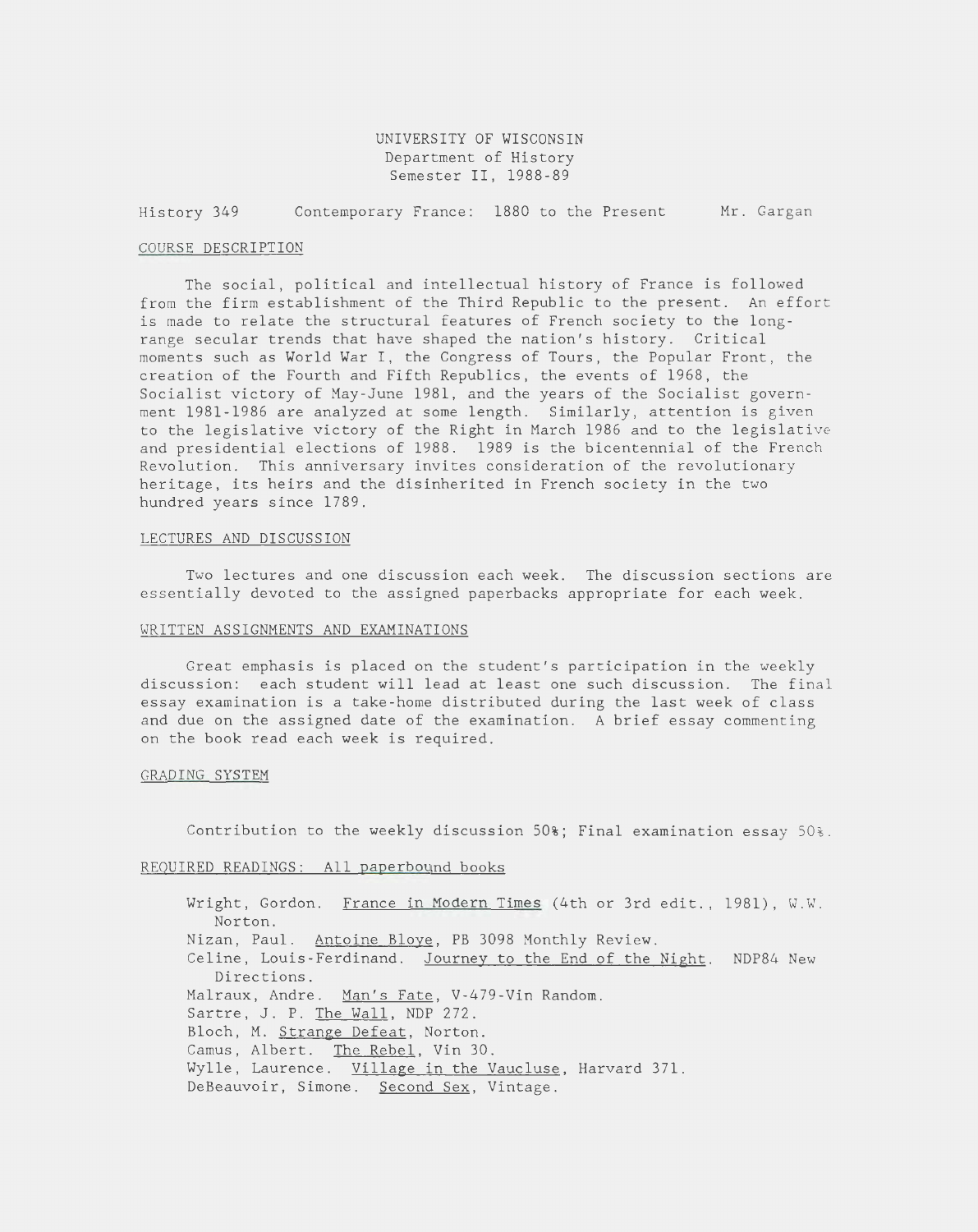## UNIVERSITY OF WISCONSIN-MADISON Department of History Semester II, 1987-88

HISTORY 349 Contemporary France FINAL EXAMINATION E. T. Gargan

May 4, 1987

Please answer two (2) questions. Please return your examination to my office (4227 Humanities) on Wednesday May 11, between 2:45 and 4:45. If you would feel more comfortable answering three (3) questions, please do so.

UNDERGRADUATE STUDENTS: On May 11, please return, with your final examination, the papers you wrote this term on the readings. Please put your papers in a folder.

- 1 . The changes in France's demographic history since 1945 have been described as "revolutionary" when compared to the period 1880 to 1940. How do you understand these changes?
- 2. The changes in France's regional history Slnce 1945 have been characterized as "revolutionary" when compared to the nation's regional experience in the years 1880 to 1940. What were these changes and what is the historical significance of this new situation?
- 3. Why may the changes in France's rural and agricultural history Slnce 1945 be considered "revolutionary"?
- 4. What is your understanding of the social distances between the classes in France of the 1980s compared to their respective situations in the years 1880 to 1940?
- 5. How do you understand the shared experiences of the French today with regard to the family, attitudes toward death, religion, superstitions, fears, and dreams?
- 6. What is the historical significance of Surrealism ln the cultural history of France?
- 7. When do events matter as distinct from longue durée historical trends? Illustrate their significance by discussing one of the following "events": February 6, 1934, Vichy France, May 1968.
- 8. Compare the documentary and interpretative historical importance of two of the novels we read this term. Sartre's The Childhood of a Leader is to be considered as a novel.
- 9. Discuss the merit and limits of the following judgment about The Second Sex: "In the 1970's it was used as a starting point in the women's movement and in conscious-raising groups. It is read differently in the 1980s. Today, for a younger generation, it is criticised as pessimistic and without any clear direction for liberation." Judith Okely, Simone de Beavoir, p. 51.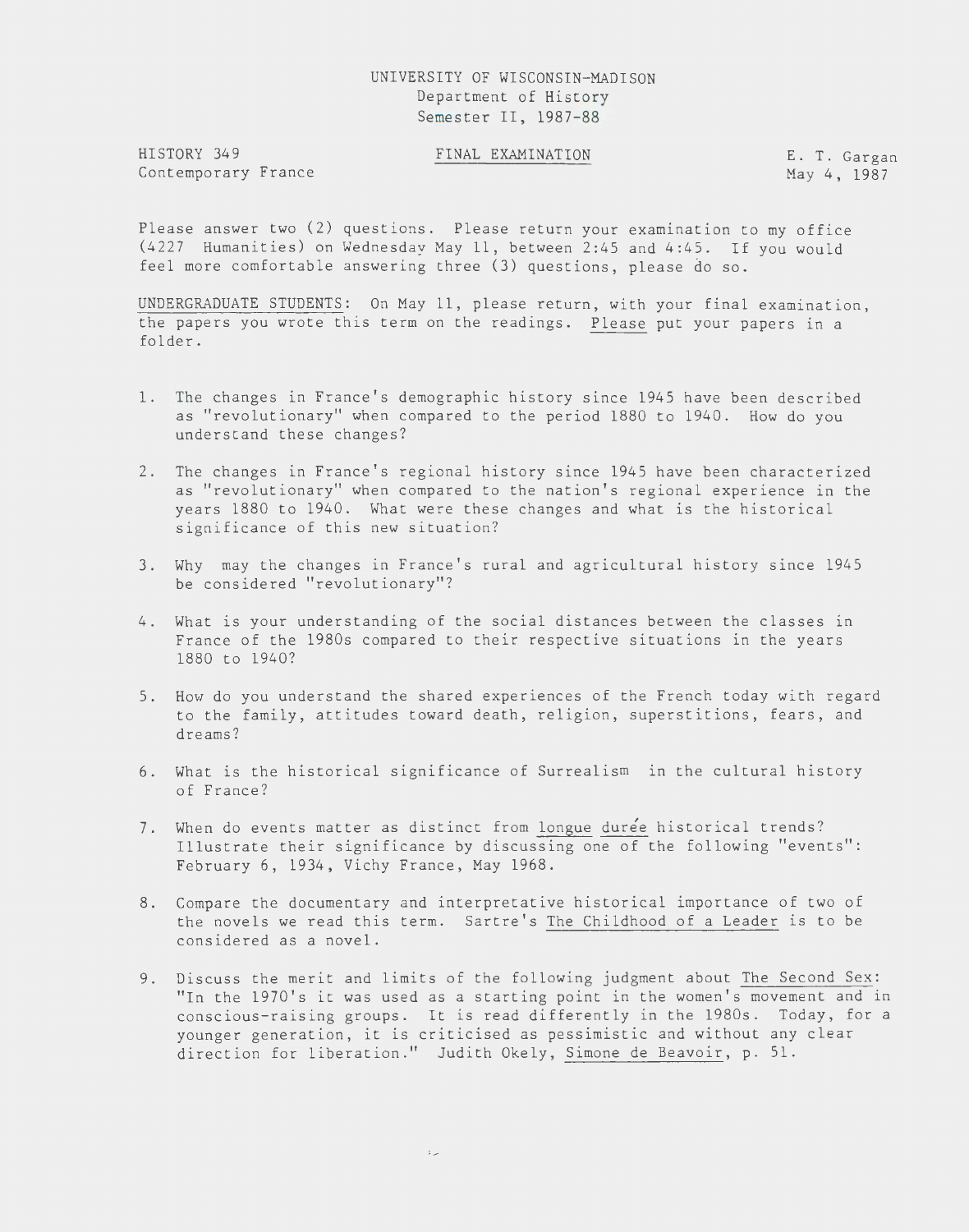% of Active Population in the Three Sectors of the Economy

| Years               | 1851 | 1881 | 1901 | 1921 | 1936 | 1954 | 1962 | 1968 |  |
|---------------------|------|------|------|------|------|------|------|------|--|
| Primary<br>Sector   | 53   | 48   | 42   | 43   | 37   | 30   | 22   | 16   |  |
| Secondary<br>Sector | 25   | 27   | 31   | 29   | 30   | 34   | 37   | 40   |  |
| Tertiary<br>Sector  | 22   | 25   | 27   | 28   | 33   | 36   | 41   | 44   |  |

Source- IBID., p. 30

| Age<br>when ending<br>studies | 1901        | 1906           | 1911             | 1921           | 1926           | 1931             | 1936                    | 1946           | 1954            | 1962                            | 1968           |
|-------------------------------|-------------|----------------|------------------|----------------|----------------|------------------|-------------------------|----------------|-----------------|---------------------------------|----------------|
| Illiterates                   | 12          | 10             | $\boldsymbol{8}$ | $\epsilon$     | 5              | $\overline{4}$   | $\overline{\mathbf{3}}$ | $\overline{2}$ | 1               |                                 |                |
| $7 - 9$                       | 14          | 12             | 10               | $\overline{7}$ | 4              | $\mathbf{3}$     | $\overline{2}$          | $\mathbbm{1}$  | $\mathbf{1}$    | $\qquad \qquad \longrightarrow$ |                |
| $10 - 12$                     | 17          | 15             | 14               | 11             | 10             | $\boldsymbol{8}$ | $6\,$                   | $\sqrt{4}$     | $\overline{2}$  | $\mathbf{I}$                    | $\mathbf{1}$   |
| $13 - 14$                     | 40          | 44             | 48               | 54             | 58             | 61               | 64                      | 65             | 65              | 61                              | 57             |
| $15 - 18$                     | 12          | 13             | 14               | 15             | 16             | 17               | 18                      | 20             | 23              | 27                              | 30             |
| $19 - 21$                     | 4           | 4              | $\sqrt{4}$       | 5              | 5              | 5                | 5                       | 5              | $6\overline{6}$ | $\overline{7}$                  | $\overline{7}$ |
| $22+$                         | $\mathbf 1$ | $\overline{2}$ | $\overline{2}$   | $\overline{2}$ | $\overline{2}$ | $\overline{2}$   | $\overline{2}$          | $\overline{3}$ | $\overline{2}$  | 3                               | 4              |
| TOTAL                         | 100         |                |                  |                |                |                  |                         |                |                 |                                 | $---$          |

Distribution of Active Population at the Age of Leaving School

N.B. The Years 1901-1946 refer to masculine active population

1954, 1962, 1968 refers to total active population

Source: Revue Population, Mai-Juin 1968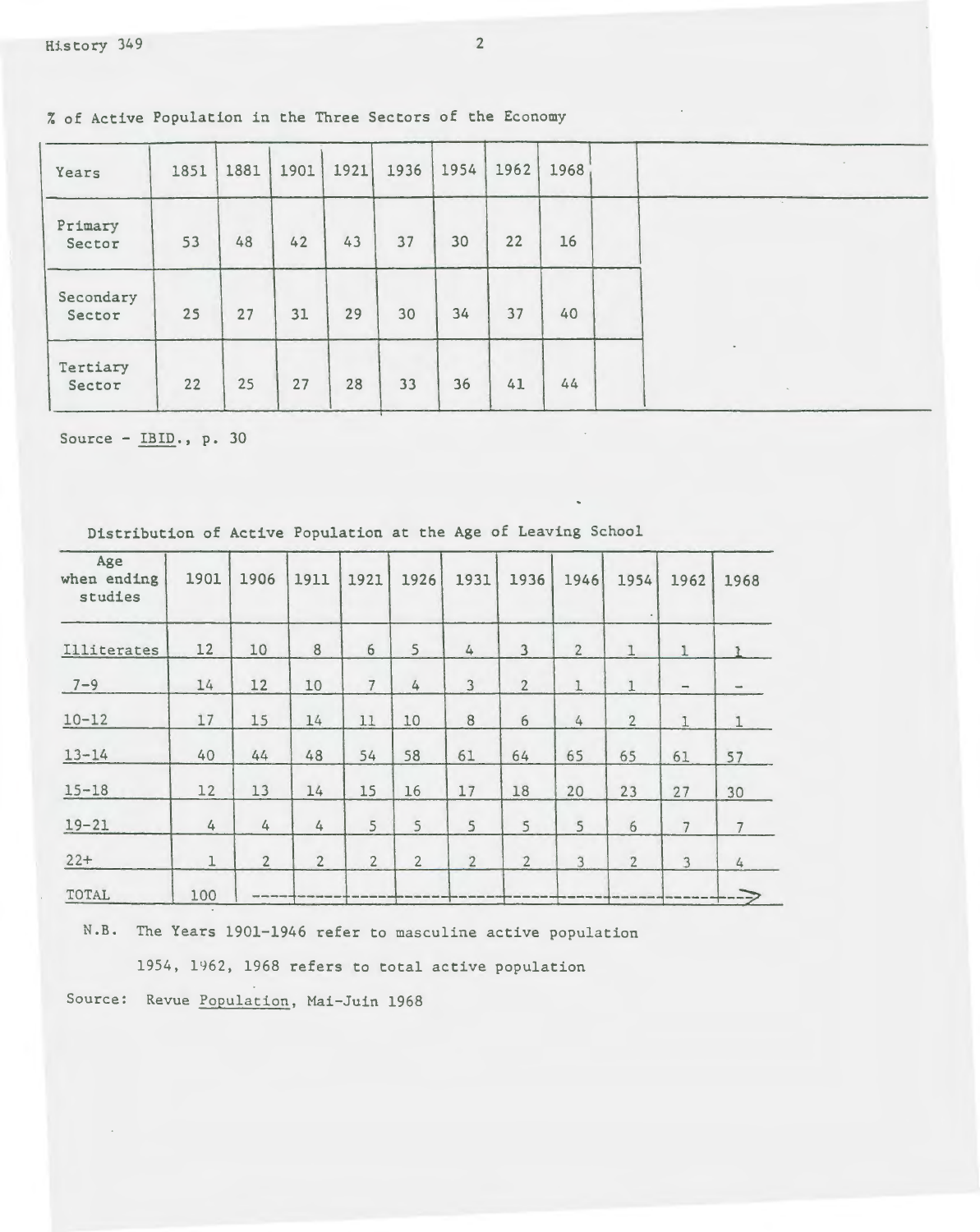# 'History 349

 $\frac{1}{2}$ 

## E. Gargan

| Population 1791-1968                                                                                                                                                                                                         |                                                                                                                                                                                                                                                                                      |                                                                                                                                                                                               |  |  |  |
|------------------------------------------------------------------------------------------------------------------------------------------------------------------------------------------------------------------------------|--------------------------------------------------------------------------------------------------------------------------------------------------------------------------------------------------------------------------------------------------------------------------------------|-----------------------------------------------------------------------------------------------------------------------------------------------------------------------------------------------|--|--|--|
| Year                                                                                                                                                                                                                         | Population<br>(in thousands)                                                                                                                                                                                                                                                         | Annual<br>Increase<br>per 100                                                                                                                                                                 |  |  |  |
| 1791<br>1801<br>1821<br>1831<br>1836<br>1841<br>L846<br>1851<br>1856<br>1861<br>1866<br>1872<br>1876<br>1881<br>1886<br>1891<br>1896<br>1901<br>1906<br>1911<br>1921<br>1926<br>1931<br>1936<br>1946<br>1954<br>1962<br>1968 | 27,190<br>27,350<br>30,462<br>32,589<br>33,541<br>34,230<br>35,400<br>35,783<br>36,039<br>37,386<br>38,067<br>36,103<br>36,906<br>37,672<br>38,219<br>38,343<br>38,518<br>38,962<br>39,252<br>39,605<br>39,210<br>40,744<br>41,835<br>41,907<br>40,503<br>42,777<br>47,558<br>50,105 | 0.005<br>0.56<br>0.69<br>0.59<br>0.41<br>0.68<br>0.21<br>0.14<br>0.74<br>0.36<br>0.55<br>0.41<br>0.29<br>0.06<br>0.09<br>0.23<br>0.15<br>0.18<br>0.78<br>0.53<br>0.03<br>0.70<br>0,80<br>0.70 |  |  |  |

 $\mathcal{L}^{\mathcal{L}}(\mathcal{L}^{\mathcal{L}})$  . The  $\mathcal{L}^{\mathcal{L}}(\mathcal{L}^{\mathcal{L}})$ 

## SOME STATISTICS ON THE DEVELOPMENT AND STRUCTURE OF FRENCH SOCIETY 1775-1968

## Distribution of the Population According to Age Groups

| Ages      | 1775 | 1851 | 1901 | 1946 | 1968                               |
|-----------|------|------|------|------|------------------------------------|
| $0 - 19$  | 42.8 | 38.5 | 34.3 | 29.5 | 33.8                               |
| $20 - 59$ | 49.9 | 51.3 | 52.7 | 54.5 | 48.3                               |
| $60+$     | 7.3  | 10.2 | 13.0 | 16.0 | 17.9                               |
|           |      |      |      |      | 100.00 100.00 100.00 100.00 100.00 |

## Percentage of Urban Population

 $\hat{\mathbf{v}}$ 

| Year | % of Urban<br>Population in<br>Communes of | % of Population<br>in Towns of<br>5,000 and more |  |  |  |
|------|--------------------------------------------|--------------------------------------------------|--|--|--|
| 1836 | 2,000 and more                             | 16.8                                             |  |  |  |
| 1846 |                                            |                                                  |  |  |  |
| 1851 | 24.4                                       | 17.9                                             |  |  |  |
|      | 25.5                                       |                                                  |  |  |  |
| 1856 | 27.3                                       |                                                  |  |  |  |
| 1861 | 28.9                                       |                                                  |  |  |  |
| 1866 | 30.5                                       | 24.4                                             |  |  |  |
| 1872 | 31.1                                       |                                                  |  |  |  |
| 1881 | 34.8                                       |                                                  |  |  |  |
| 1891 | 37.4                                       |                                                  |  |  |  |
| 1901 | 40.9                                       | 35.6                                             |  |  |  |
| 1911 | 44.2                                       | 38.4                                             |  |  |  |
| 1921 | 46.4                                       | 41.1                                             |  |  |  |
| 1936 | 52.4                                       | 46.8                                             |  |  |  |
| 1954 | 56.0                                       | 50.2                                             |  |  |  |
| 1962 | 61.7                                       | 55.2                                             |  |  |  |
| 1968 | 70.5                                       | 59.0                                             |  |  |  |

 $\mathcal{L}$ 

Source: Georges Dupeux, La Société francaise 1789-1970 (Paris, 1972) pp. 46, 16, 19.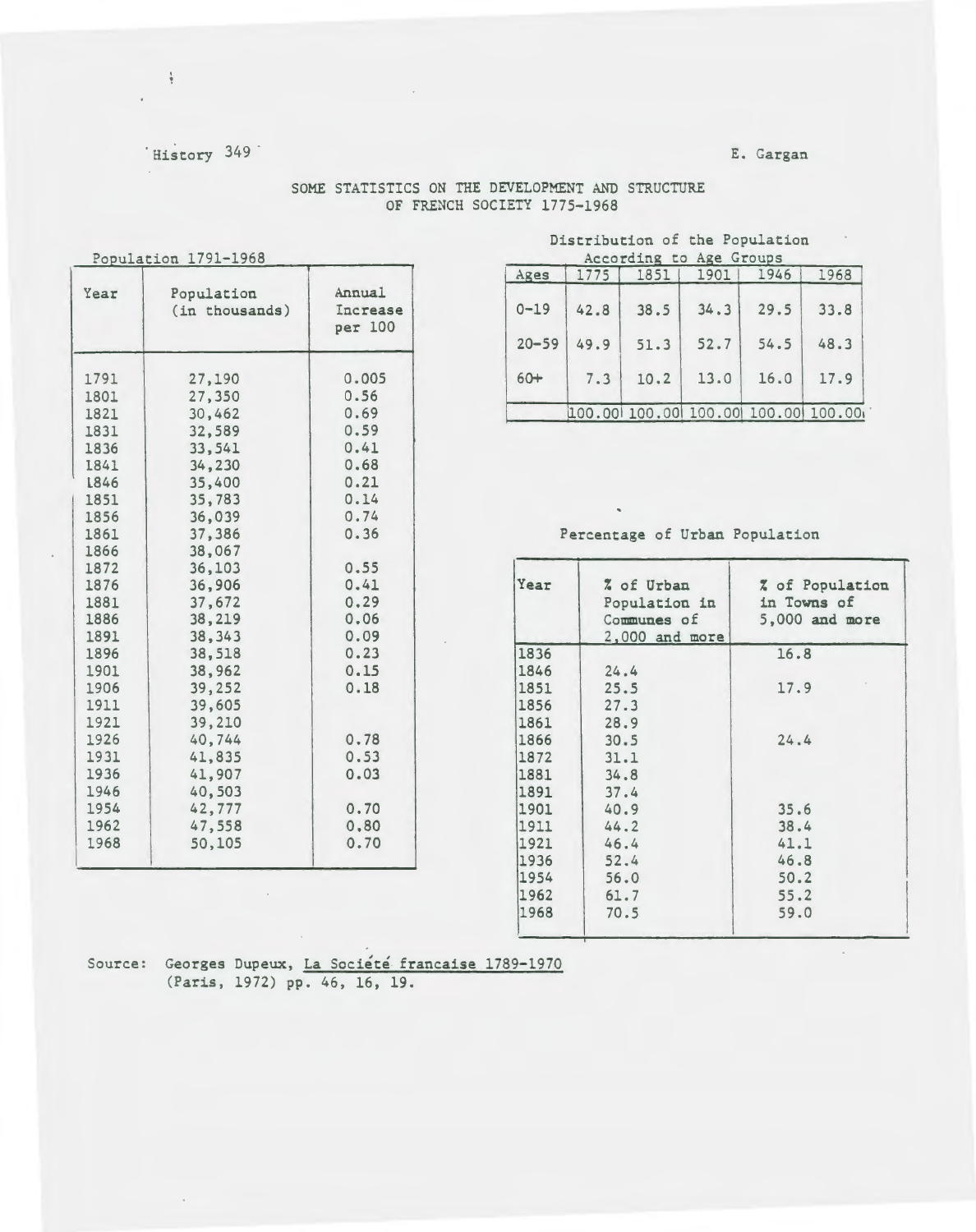of FRANCE EroLution DEMOGRAPhic

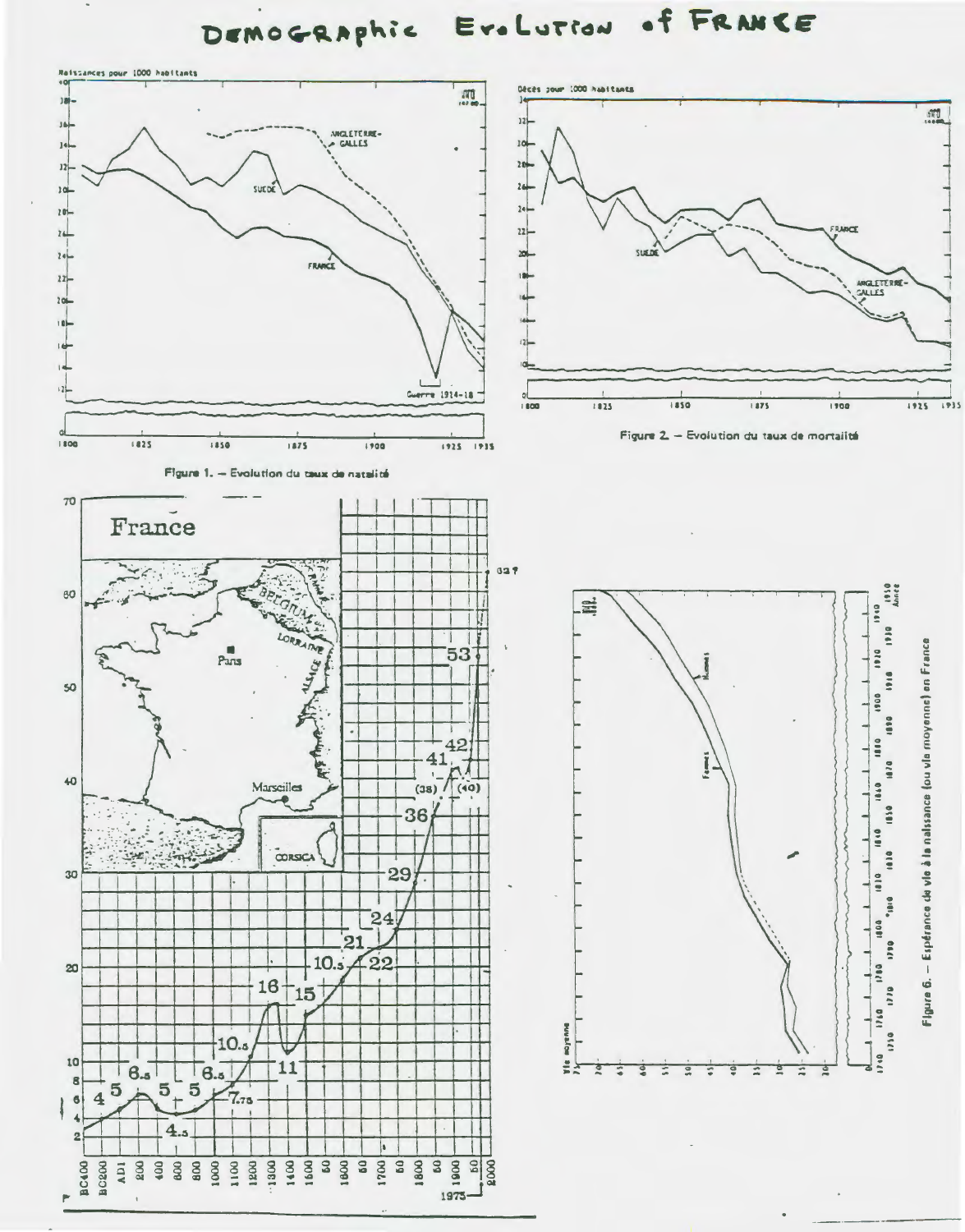

## FRANCE: DEPARTMENTS and FORMER PROVINCES (see Départements, p. 194; Provinces, Les Anciennes, p.579)

#### I COMTAT-VENAISSIN, see Vaucluse, p. 733.

2 SAVOIE AND COMTE DE NICE. The Duché de Savoie (out of which the départements of Savoie and Haute Savoie were formed) and the Comté de Nice were not finally ceded to France until 1860.

3 TERRITOIRE DE BELFORT, the portion of the Département du Haut-Rhin which remained in French possessionin 1871 after the Franco-Prussian War. It retained its separate administrative status when Alsace and Lorraine were restored to France in 1919 by the Treaty of Versailles, and now ranks as a department.